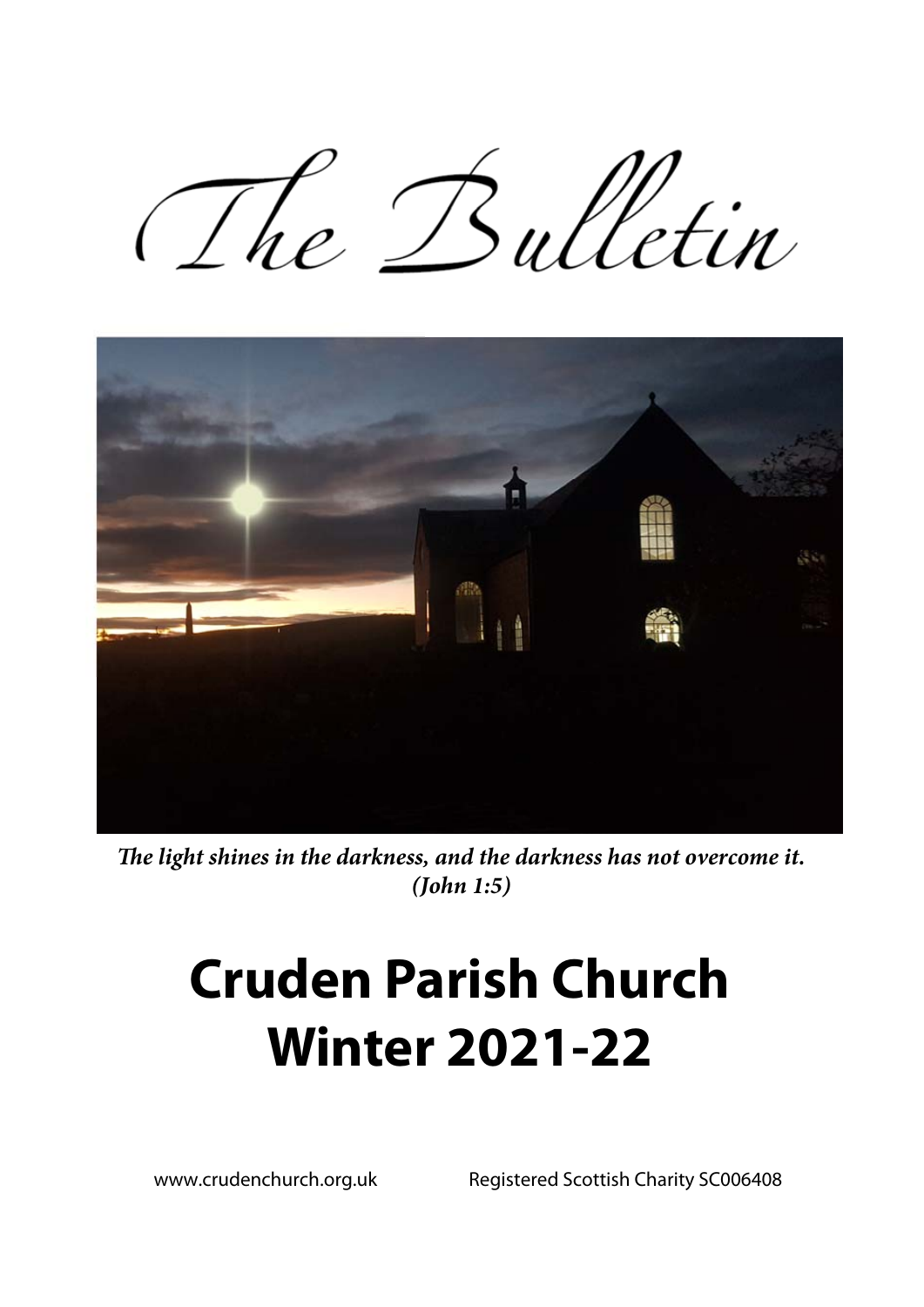#### *Now we ask you, brothers and sisters, to acknowledge those who work hard among you, who care for you in the Lord and who admonish you. (1 Thessalonians 12)*

#### Dear Friends,

When was the last time you felt appreciated, or somebody said, 'thank you?' It is of course very easy to take people for granted. This was brought home to me recently through experiences in Newcastle and Aberdeen. On the 12th of September I was one of 57,000 runners taking part in the 13.1mile Great North Run. Many of the people taking part were running for charity. It was interesting to see how all the different charities had their supporters cheering on the runners as they raised much needed funds. One charity that comes to mind was a local hospice, whose supporters, with great enthusiasm were making lots of noise!



Another reminder of the importance of appreciation occurred very recently in a pastoral visit to the Aberdeen Royal Infirmary. Pastoral visits are of course always confidential. Without going into any specific details, I was struck in the way in which the nursing staff were caring for a very ill patient. It was not just the way they demonstrated their professional skills, but their compassion and sensitivity. Given all that has happened over the past 18 months, hospital staff have been at the hard end of things. It was also noteworthy how the staff enabled me, not a family member, to visit the patient under the most challenging of conditions. I made sure I said thank you to the ward staff.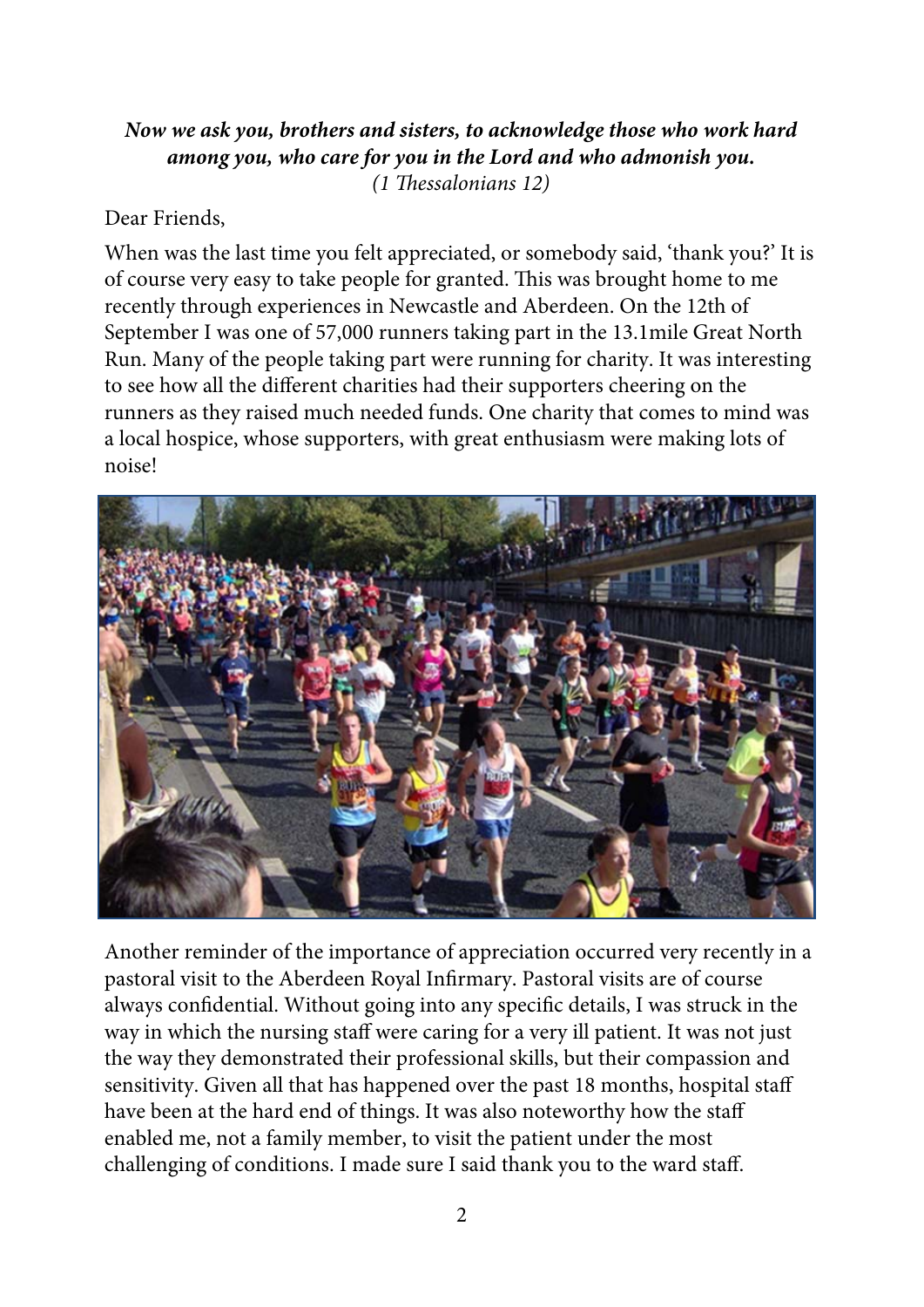Showing appreciation is also a fundamental part of our relationship with God. You could say that faith helps us to see the true value of things and to recognise what is important in our lives. We have so much to be thankful for. The beauty of creation, the gift of life, the love of friends and families, and our many blessings. To this we would add God's presence in our lives and the strength and hope that flow from faith. There is more. The promise of eternity, that the best is yet to come and the grace and forgiveness that flows from the cross of Jesus Christ. True faith helps us to see the real worth of all these things and more! In the words of Psalm 100: 4 'Enter His gates with thanksgiving And His courts with praise. Give thanks to Him, bless His name.'

So, this Christmas time, let us take time to express our appreciation to the people around us, (especially those cooking and serving the Christmas dinner!). As parish minister I would like to say thank you to the members of the Kirk Session and pastoral team, those who support the leading of worship, those helping with the cleaning or administration or looking after property and money etc. And let me express my appreciation to you, friends, and members of Cruden Parish Church. Thank you for your support and generosity. For your giving and commitment in attending worship on Sunday (as you are able). Without you, the work in sharing the good news of Jesus would not be possible, the church would not be viable, and our 1000+ years of spiritual heritage in the Parish of Cruden would quickly come to an end.

Wishing you a joyful Christmas!

**Rev Sean Swindells,**  Parish Minister.

# **A Christmas Blessing**

May you be filled with the wonder of Mary, the obedience of Joseph, the joy of the angels, the eagerness of the shepherds, the determination of the magi, and the peace of the Christ child. Almighty God, Father, Son and Holy Spirit bless you now and forever. Amen.



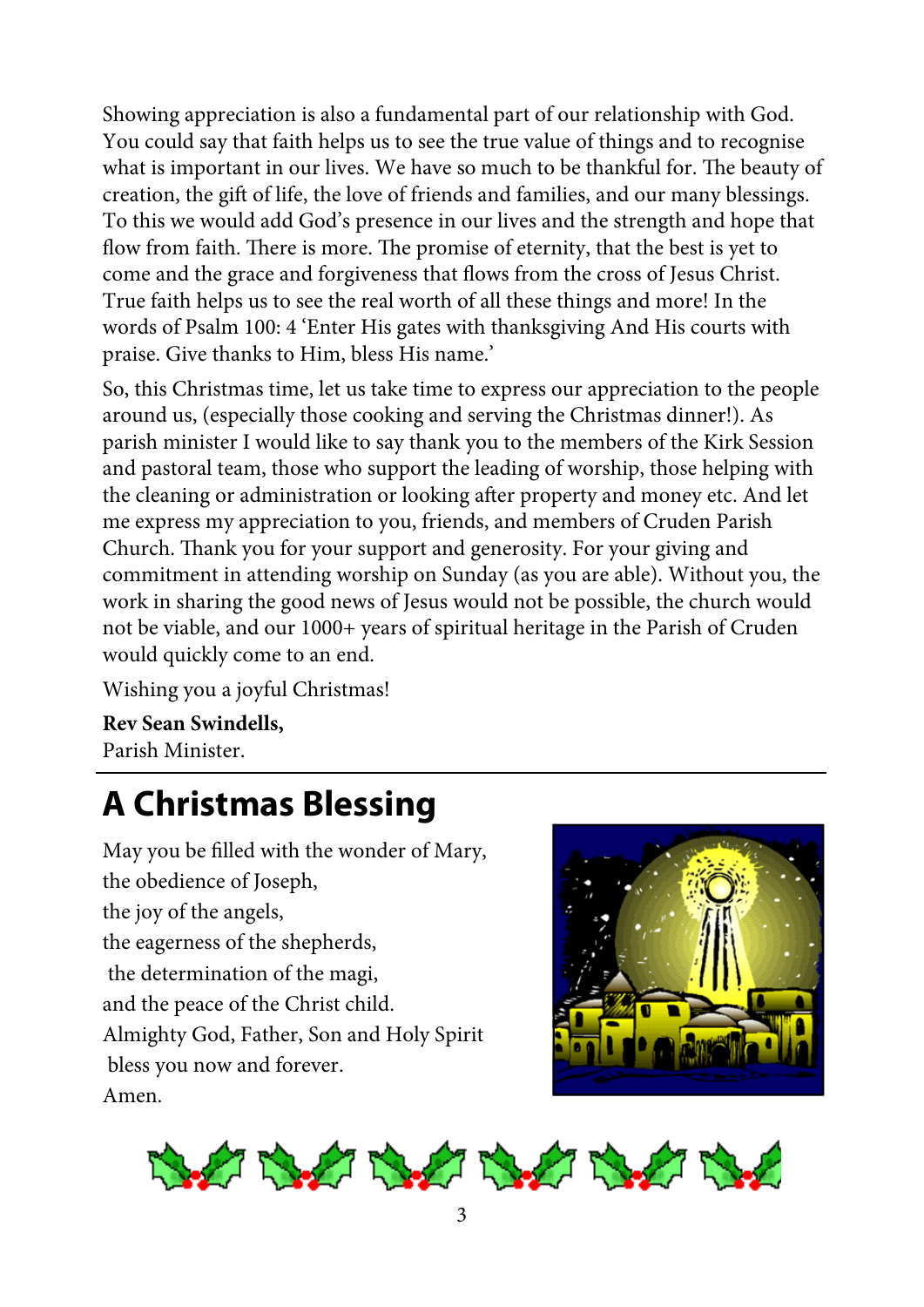### **A Christmas Prayer by Robert Louis Stevenson**



Loving Father, Help us remember the birth of Jesus, That we may share in the song of the angels, The gladness of the shepherds, And worship of the wise men.

Close the door of hate And open the door of love all over the world. Let kindness come with every gift And good desires with every greeting. Deliver us from evil by the blessing, which Christ brings And teach us to be merry with clear hearts.

May the Christmas morning make us Happy to be thy children And Christmas evening bring us To our beds with grateful thoughts Forgiving and forgiven For Jesus sake Amen.

# **Ythan Singers Christmas Carol Concert**



The Ythan Singers will be holding their Christmas Carol Concert in Ellon Parish Church on Sunday 19th December at 2.30pm. The choir will be singing a varied programme with some old and new Carols and will include solo performances and audience participation. All welcome. Current Covid restrictions apply and tickets are available at the church door. Proceeds to be donated to a charity of the church's choice.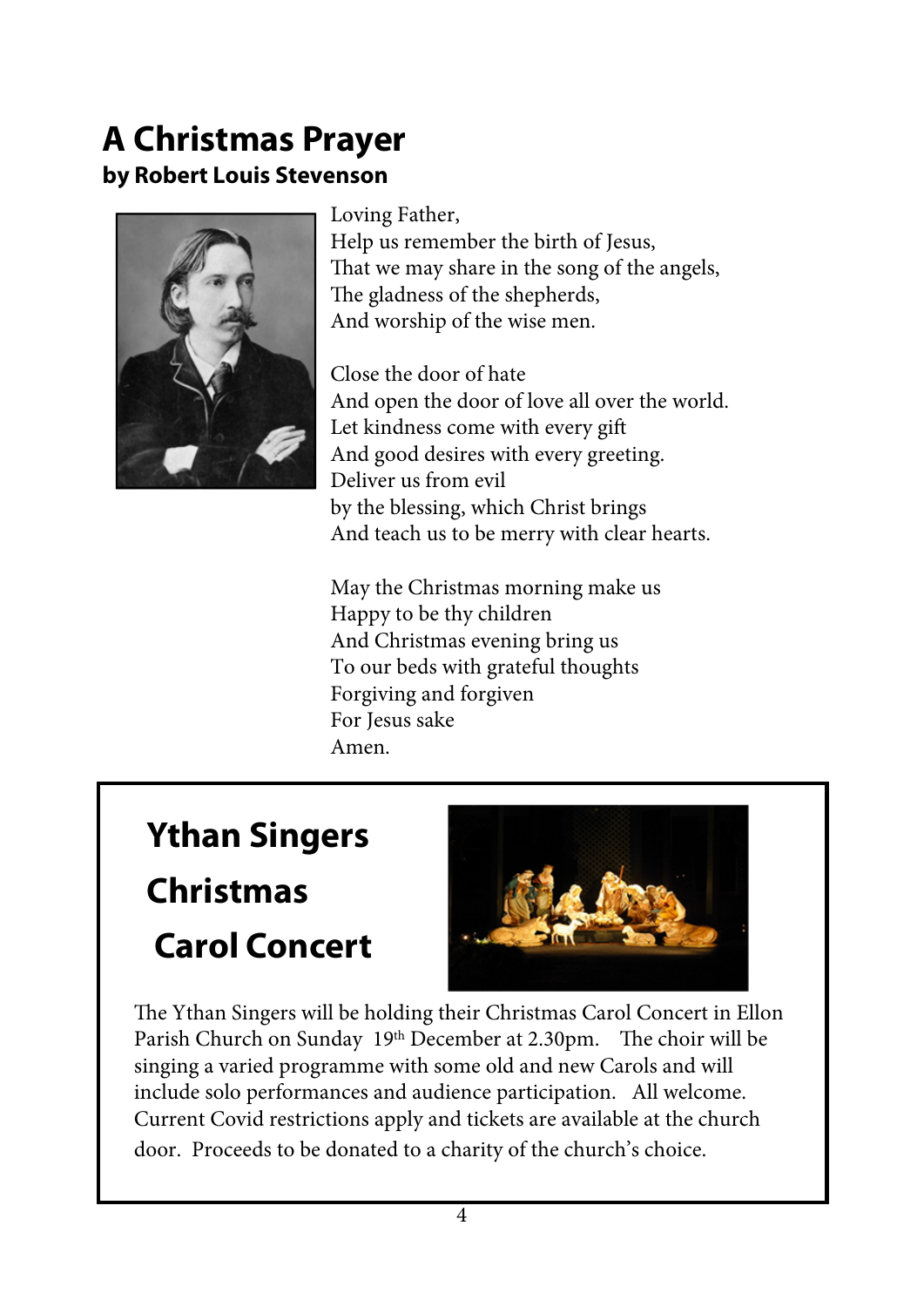### **EVENTS AND SERVICES FOR ADVENT AND CHRISTMAS**

**First Sunday of Advent- 28th November 2021** 

10.00 am A Service of Light

### **Second Sunday of Advent – 5th December**

10.00 am The Coming of hope.

### **Third Sunday of Advent – 12th December**

10.00 am The arrival of love and the Sacrament of Baptism

### **Fourth Sunday of Advent – 19th December 2021**

10.00 am The appearance of truth

releterateleren ereteteren ereteteren ereteteren ereteteren ereteteren ereteteren ereteteren er Community Carol Singing around Cruden Bay. Meet outside the Kilmarnock Arms at 5.00 pm, returning at 6.30 pm for refreshments. All ages and singing abilities welcome! Carol sheets provided.

### **Tuesday 21st December**

Community Carol Singing around Hatton, 6.30-7.30 pm. Meet outside Hatton Public Hall at 6.30 pm. All ages and singing abilities welcome! Carol sheets provided.

### **Christmas Eve – 24th December**

11.00 am, The Cruden Christmas Caper (5K Charity Fun Run) on Cruden Beach in aid of Aberdeenshire North Foodbank.

6.00 pm Child Friendly Carol Service at Cruden (Old) Parish Church.

### **Boxing Day – 26th December**

10.00 am Christmas Sunday Worship Everybody welcome!





2020222222222222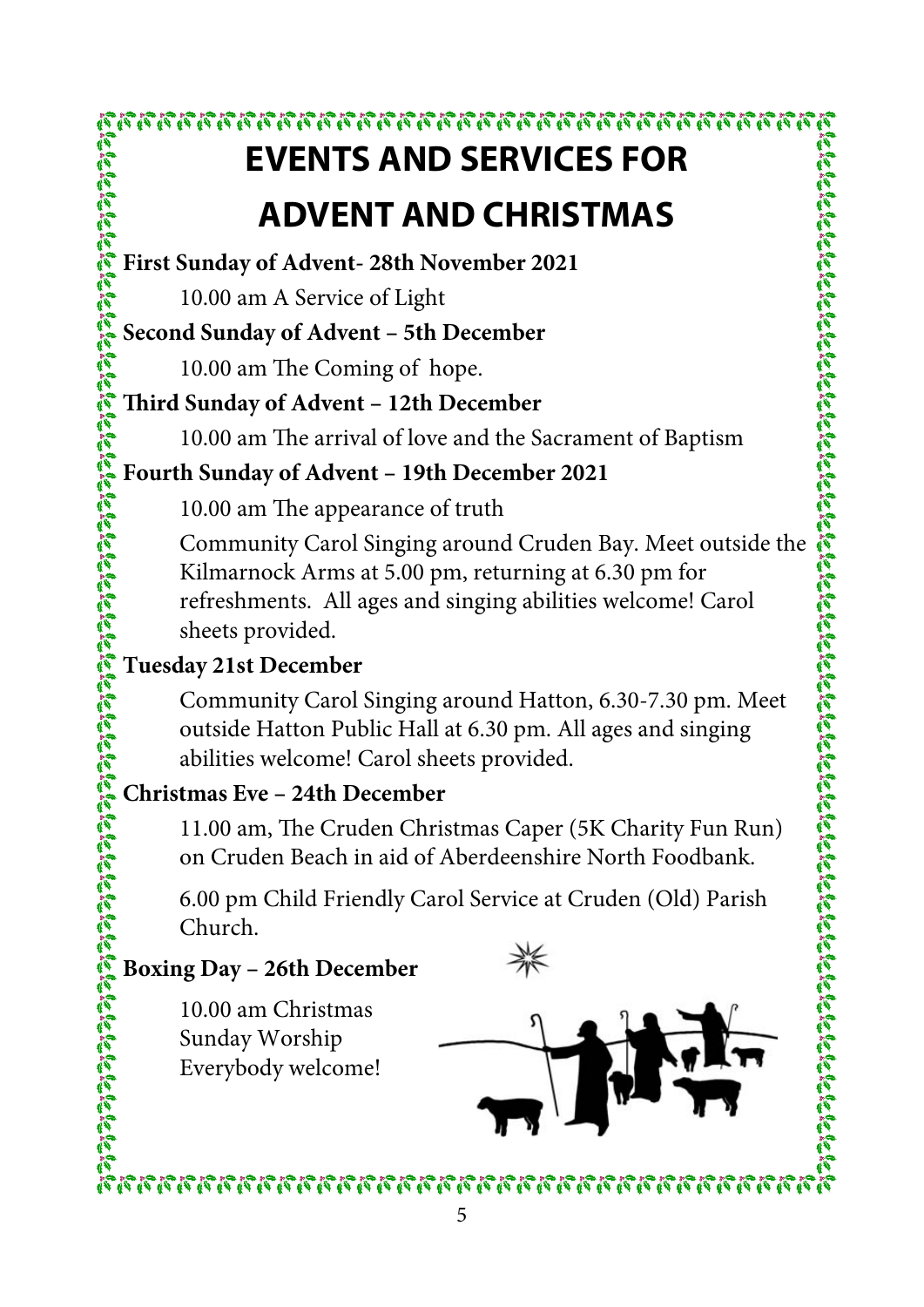

The Alpha Couse is a series of sessions exploring the Christian faith. Each session includes a talk looking at a different question around faith, followed by the opportunity to ask questions and discussion. Alpha has been run in over 100 countries and translated into over 100 languages.

The Alpha Couse starts at 7.00 pm, Sunday 16th January 2022, online via Zoom. For more details, please contact Sean 07791 755976

### **Thank you for shoeboxes.**

Ten more shoeboxes have been filled to add to the 113 already delivered making a marvellous total of 123 people who will have a happier Christmas thanks to your generosity. Thankyou to everyone who contributed with goods, paper, boxes and donations.

Special thank you to Margaret Strachan of Peterhead who through her many contacts in Peterhead and Fraserburgh was responsible for many of the boxes and to the craft group who provided most of the hats, scarfs and gloves needed. With next year in mind I have started collecting empty shoe boxes which are in short supply. With Christmas coming up will, you please keep the boxes in mind for left over paper or unwanted toiletries.

#### **Rosemary Reid**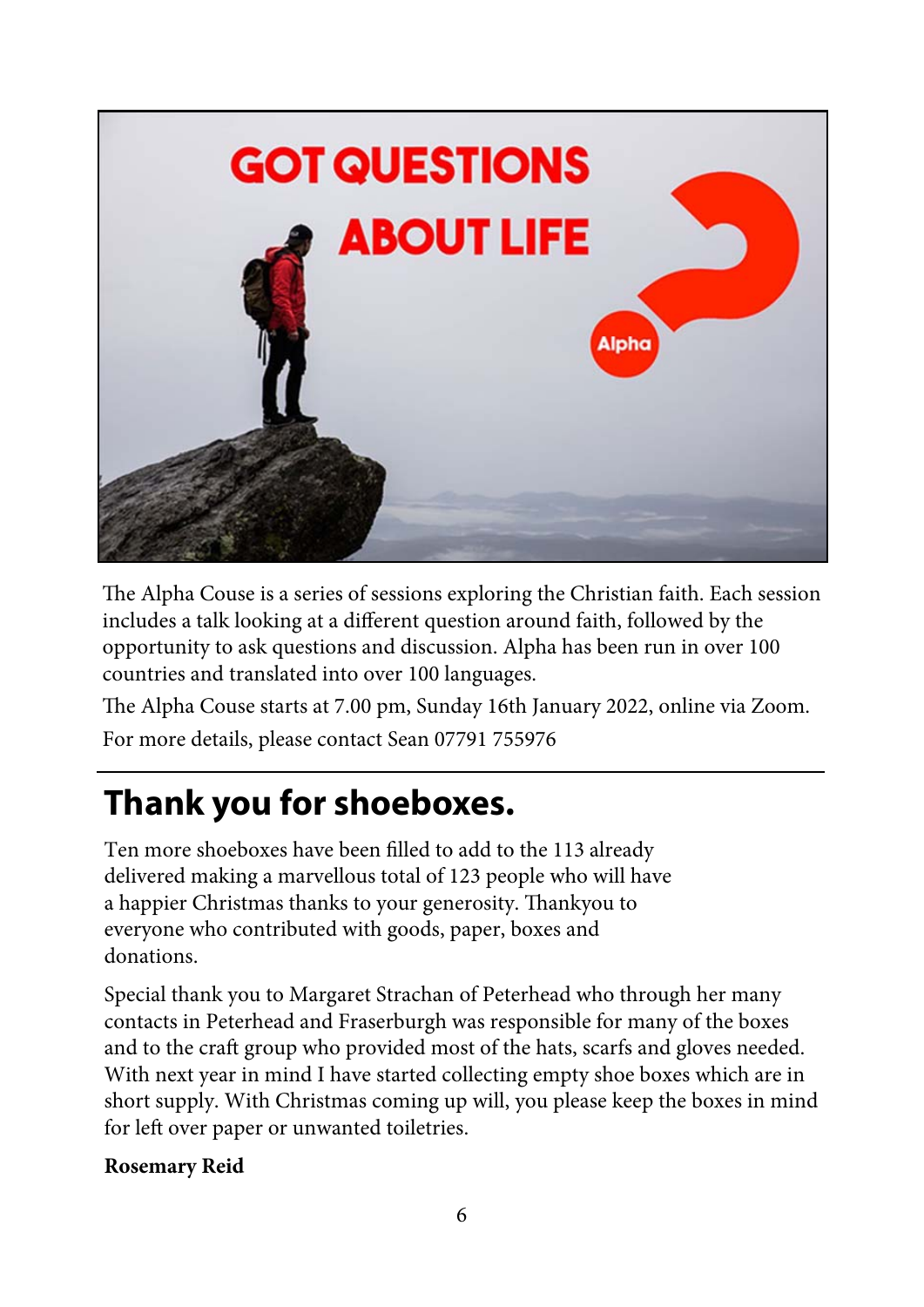# **Cruden Church Pastoral Care**

The pastoral care team are here to help and to listen. If you know of anyone who would benefit from a visit or a listening ear please let us know. Members of the team are:

**Maureen Esson** (01779 813049) **Kathleen Craig** (01779 841221) **Jean Campbell** (07716399011) **Rev Sean Swindells** (07791755976)



# **THE GUILD**

Like all organisations within the kirk, the Guild as we know it has come to a standstill. Since things are slowly opening up again, the committee thought that maybe we could go out for lunch to discuss the way forward for the Guild in Cruden and to have a jolly time just before December gets too frantic. We would like to invite Guild members, past and present and any interested parties to come to lunch at St Olaf Hotel on the 8 December at 12.30pm. The cost of the lunch will be  $£15$ . Please come along to enjoy the fellowship we have all been missing.

If you would like to join us please contact Muriel, Shonah, Irene or Wilma. (Text Muriel mobile 07497 720953)

# **CRAFT GROUP**

Our group is doing well and has welcomed 4 new members since we started back in September. We gave a large consignment of makes we had been beavering away at during lockdown to the Giving Tree and the pile is growing again. We are stopping for Christmas on the 14th December and will restart on the 18th of January, weather permitting. We would like to take this opportunity to thank Robert for ensuring the heating is always on for us .

#### **Margaret Kidd**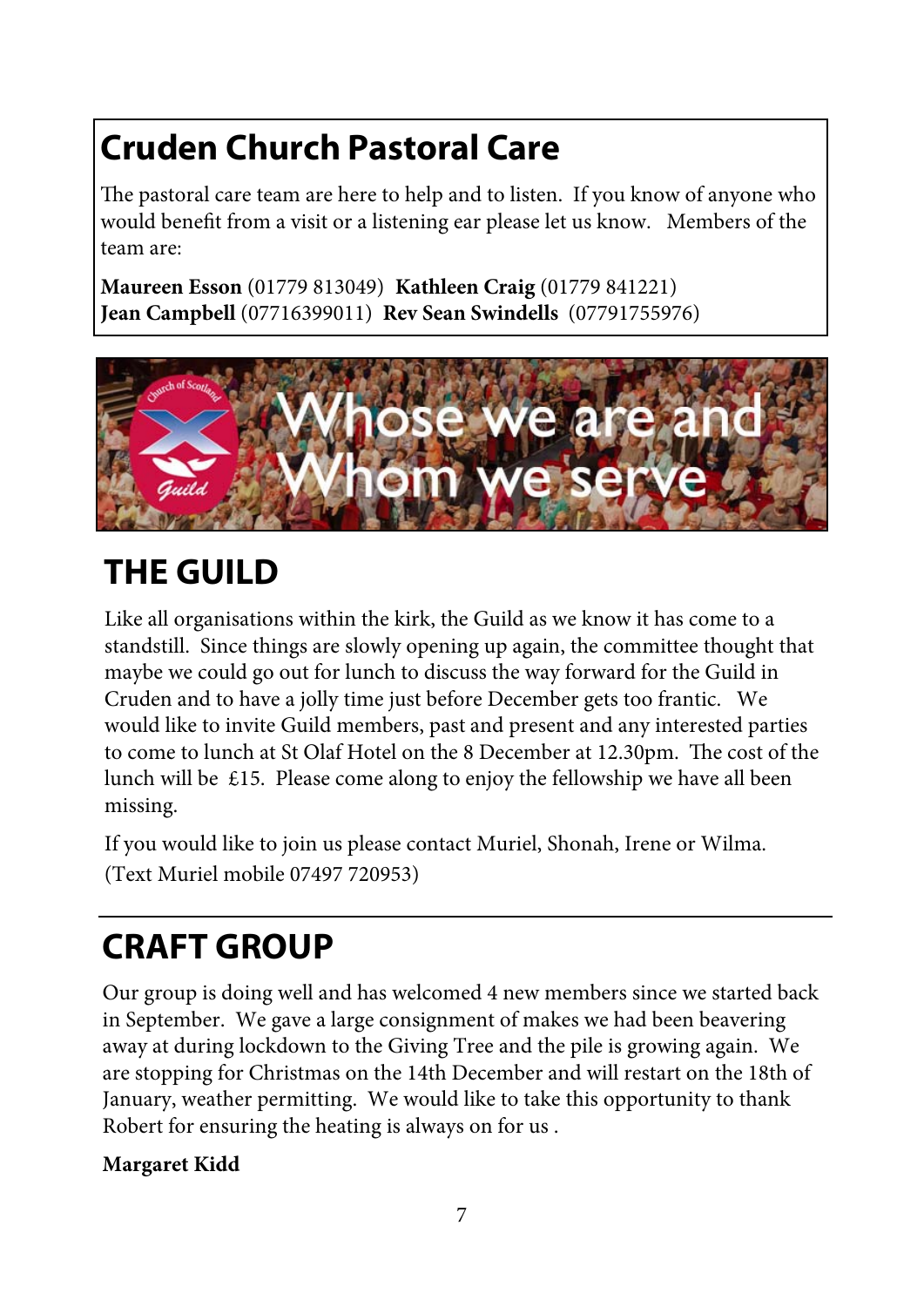### **THE CHRISTMAS INVASION**

Back in 2005, the title of the BBC Doctor Who Christmas special was 'The Christmas Invasion.' It was a great episode and included murderous whirling Christmas Trees and alien invaders disguised as a brass band wearing Santa costumes. It was a welcome antidote to the misery of the East Enders or Coronation Street, whose plot lines make the most joyful season of the year a time for utter despair!

The title 'The Christmas Invasion' could also be used to describe a radio broadcast given at the height of the Second World War by C S Lewis. In speaking about the coming of Jesus into the world, C S Lewis said: 'I have to accept the view that He was and is God. God has landed on this enemy occupied world in human form.' For C S Lewis the meaning of Christmas could be summed up in one word, and that word would be invasion. God has invaded human experience. The coming of Jesus

*God is light; in him there is no darkness at all. 1 John 1:5* 

into the world is an act of intrusion. God is trespassing into creation. The light of God has invaded this dark work.

**Rev Sean Swindells** 



The next issue of the Bulletin will be published at the beginning of March. Please send all material to be included before **Sunday 20th February 2022**  to: Fred Coutts, Ladebank, 1 Manse Place, Hatton AB42 0UQ **bulletin@crudenchurch.org.uk**

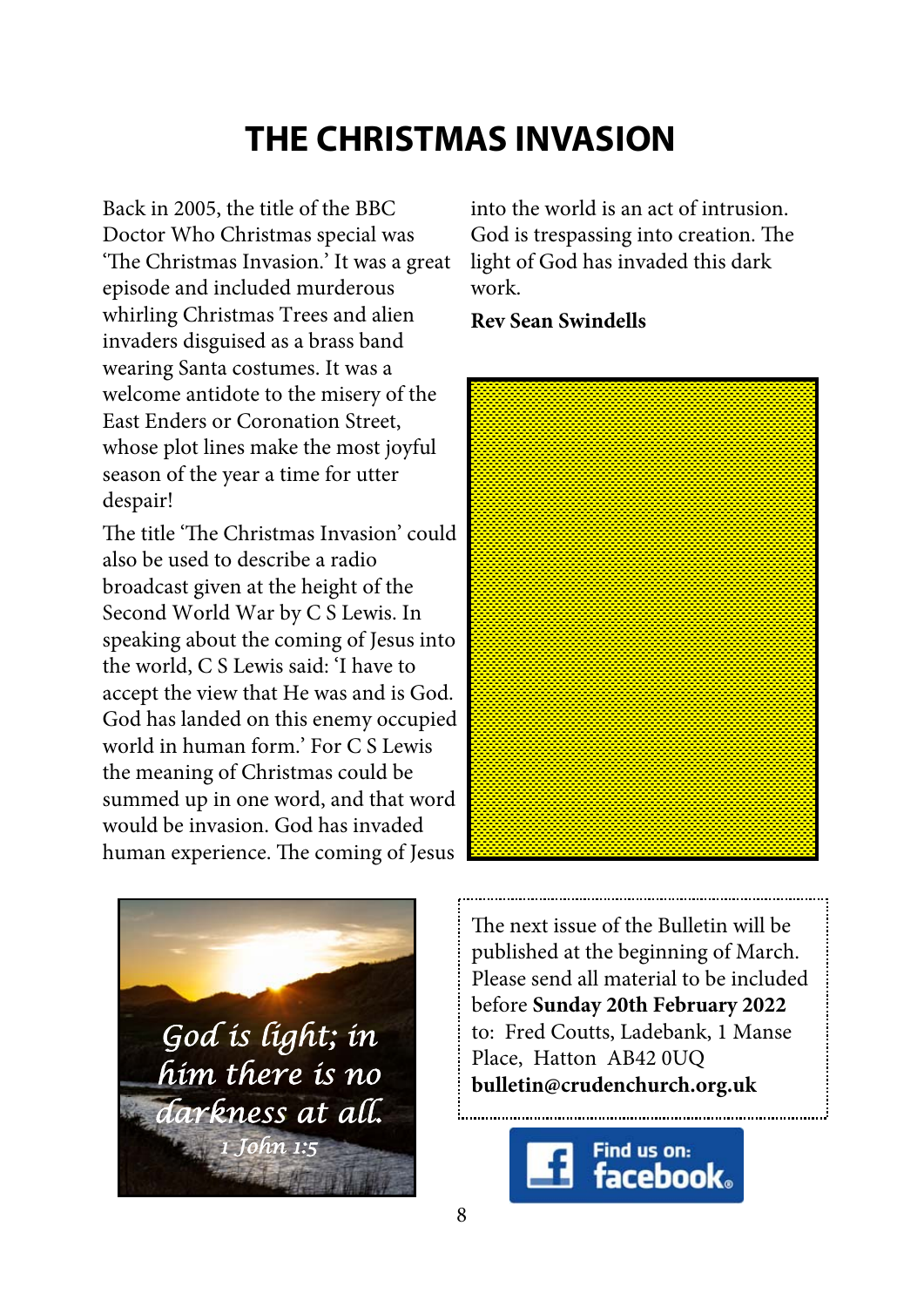# **Livestreaming Sunday Services**

We are now livestreaming our services every Sunday on YouTube. If you want to join us on the Internet, go to the church YouTube Channel at 10am on Sundays. If you would like to view the service at a later time, a recording of the service is also on our YouTube Channel.

Go to You Tube: www.youtube.com and search for Cruden Parish Church



### **PARISH REGISTER BAPTISM**

Jayden Peter Jack, son of Rhiannah Slamaker and Andrew Jack, 3 Stewart Crescent, Peterhead **FUNERAL**  Sandy Smith, 20 Skerry Drive, Peterhead

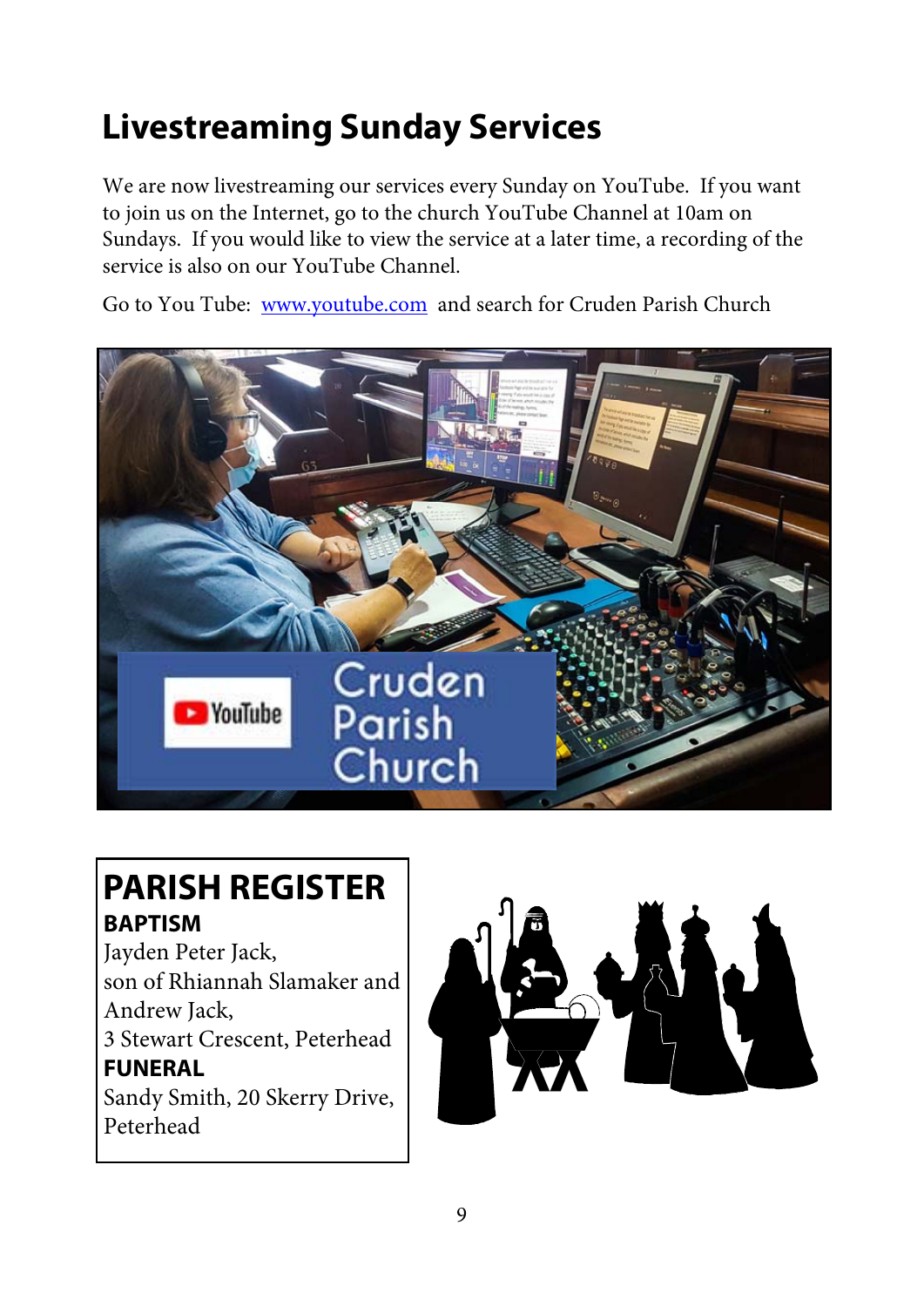# **Humour at Christmas**

What did the snowman say to the aggressive carrot? "Get out of my face." What do you get if you eat Christmas decorations? Tinsilitis. What do you call a blind reindeer? No-eye deer. What do you call a blind reindeer with no legs? Still no-eye deer. Why are mummies such big fans of Christmas? Because they enjoy wrapping. What is one of the best Christmas presents that you can give and receive? A broken drum. Why? Because you can't beat it! What is Santa's favourite kind of pizza? One that's deep-pan, crisp and even. Why did the red-nosed reindeer help the old lady cross the road? It would have been Rudolph him not to. What do you get when you cross a snowman with a vampire? Frostbite. What do you call an old snowman? Water. What did Frosty's girlfriend give him when she was mad at him? The cold shoulder. What did the third wise salesman say after his friends had already presented gold and frankincense? But wait – there's myrrh!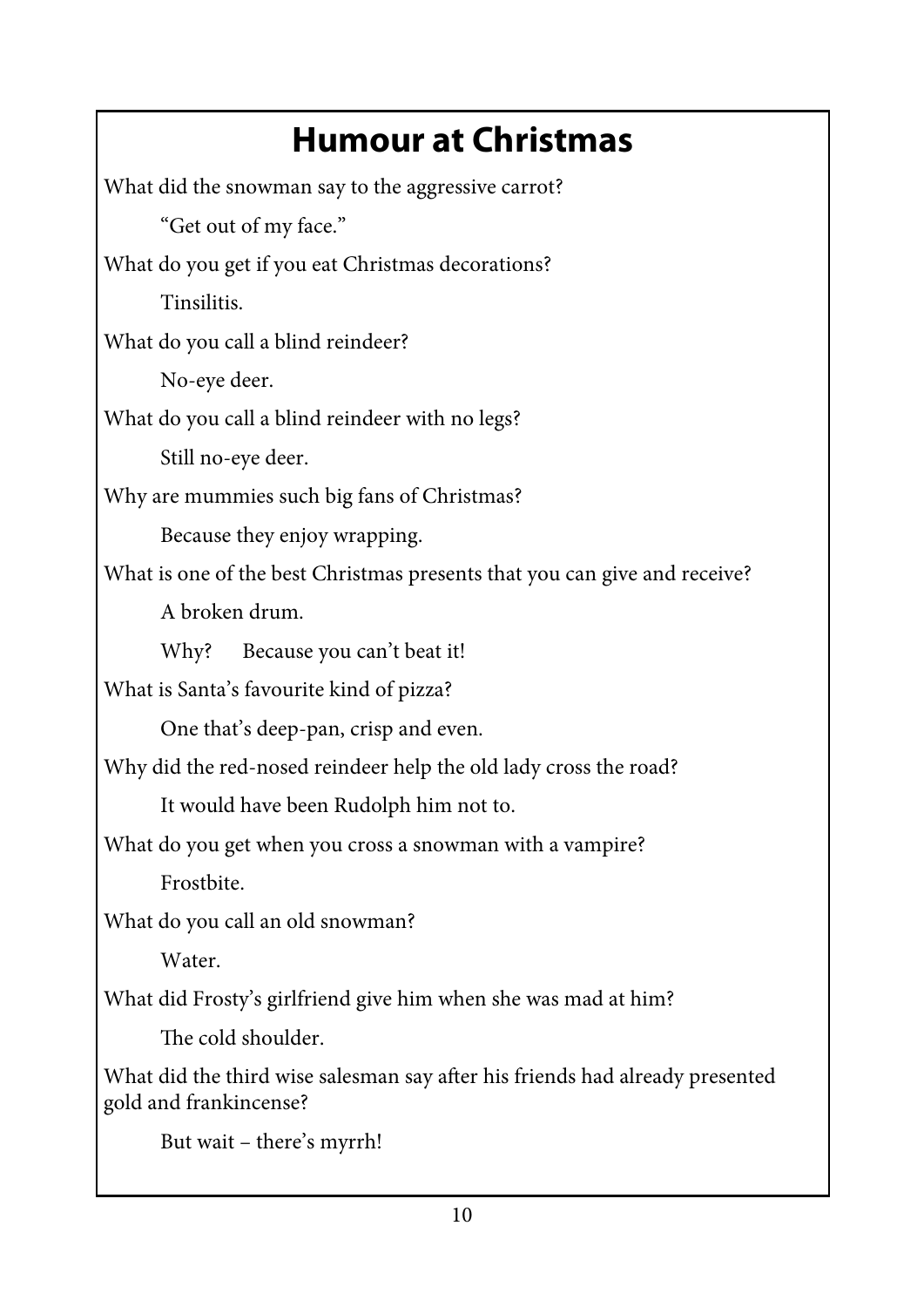# **Be a hero to a child like Julie**

At just 10 years old, Julie came to CrossReach counselling after witnessing her stepfather assault her younger sister who had additional support needs.

Thankfully she was able to receive the support she needed through counselling over 6 months at our Counselling service in Inverness.

It was a safe place where she could share what she had been through, what she had witnessed and how she was feeling.

 By giving her that safe space and listening to Julie, the counsellor was able to find ways to help her manage the trauma, flashbacks and fear.

In addition to supporting Julie one to one, the CrossReach counsellor met key people at Julie's school to help them understand how Julie was feeling and help them support her within the school setting, where she spent most of her days.

The counsellor also had frequent review meetings with Julie's mother who was herself receiving counselling; not only did this help her personally, but it also meant she was able to support Julie at home.

In time, Julie's flashbacks began to fade and she learned that it was understandable to feel this way, as well as learning that what happened was not her fault.

She felt more able to ask for help, gradually becoming more settled in school and finally able to sleep through the night without fear or worry.

Many suffer in silence, but what we at CrossReach want to ensure is we are there to support everyone who comes to us for help in such a horrific situation. No one should have to go through the abuse like Julie experienced.

We need your help so that we can fund our services to be there for more children like Julie. We rely on donations from friends like you to keep our children and family services open.

£50 could fund a 1 hour counselling session for a child like Julie, but anything you can spare would be that vital help to one more child that needs us.

Will you be a hero to a child like Julie this Christmas?



Charis House, 47 Milton Road East, Edinburgh, EH15 2SR

Tel. 0131 657 2000 Email: info@crossreach.org.uk